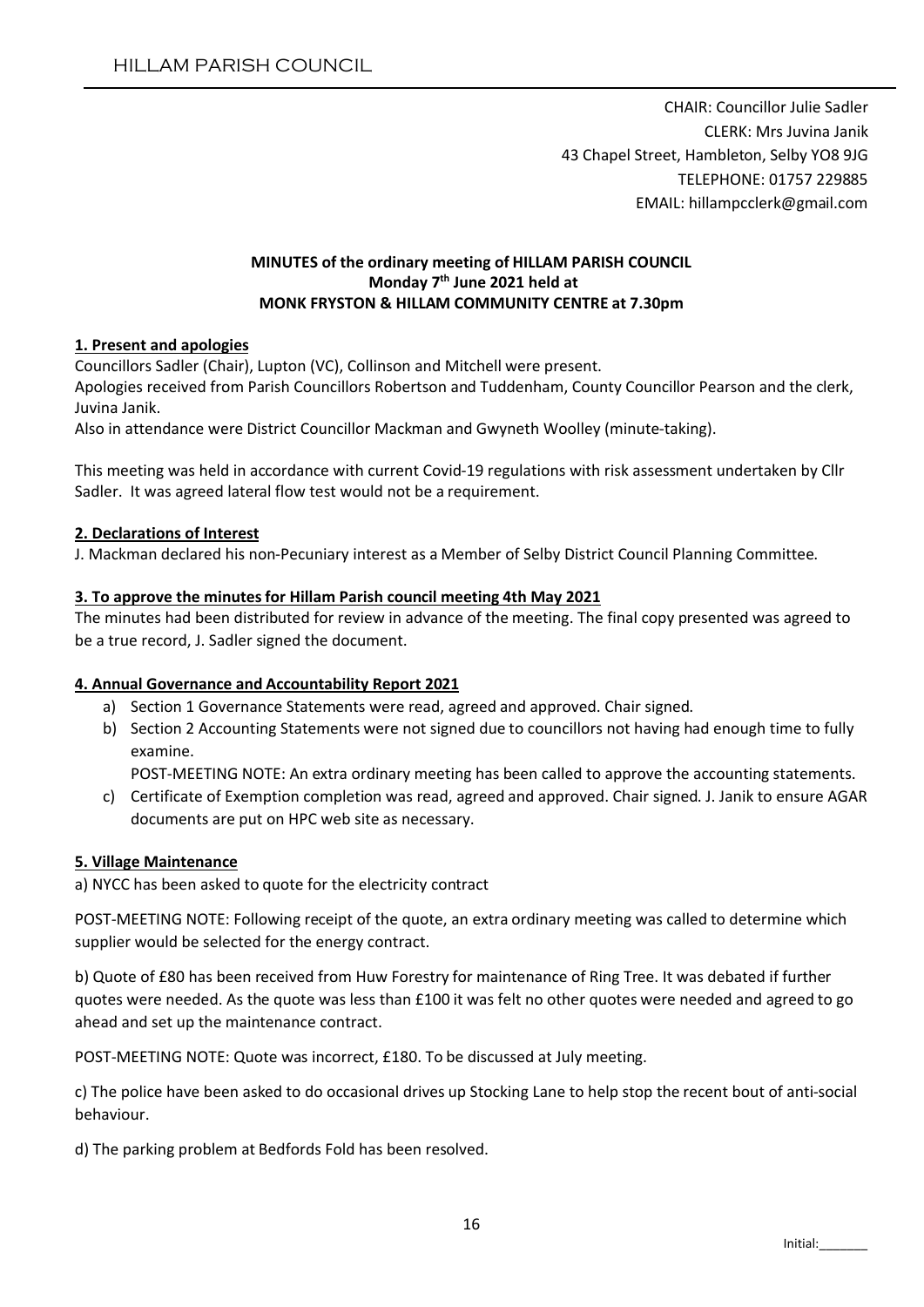e) Councillor Collinson asked that the potholes on Betteras Hill Road could be highlighted with highways. It was agreed that Councillor Lupton would take photos to send to J. Janik for forwarding to NYCC. The potholes in Austfield Lane, opposite Bert's Barrow also needed reporting.

# 6. Finance

a) The Finance Report and reconciliation for May was approved by council and signed by the chair.

| <b>COMMUNITY ACC:</b>                              |   | NB: £1460.66 is ring-fenced grant for website<br>and £500 is ring fenced for pump maintenance<br>gifted by Hillam Historians. £7000 OF THE |                                                                                |   |           |                       |  |  |
|----------------------------------------------------|---|--------------------------------------------------------------------------------------------------------------------------------------------|--------------------------------------------------------------------------------|---|-----------|-----------------------|--|--|
| <b>CASHBOOK OPENING</b><br><b>BALANCE: 2.4.21</b>  |   | 16,102.72                                                                                                                                  | INCREASED ANNUAL PRECEPT TOTAL IS<br>RINGFENCED TO COVER COSTS ASSOCIATED WITH |   |           |                       |  |  |
| <b>MAY RECEIPTS</b>                                | £ | 11,213.59                                                                                                                                  | PLANNING CONSULTANTS; ANY UNUSED<br>RINGFENCED FUNDS WILL BE GIVEN BACK TO     |   |           |                       |  |  |
| <b>MAY PAYMENTS</b>                                | £ | 1,079.21                                                                                                                                   | RESIDENTS VIA A REDUCTION IN PRECEPT.                                          |   |           |                       |  |  |
| <b>CASHBOOK CLOSING</b><br><b>BALANCE: 24.5.21</b> | £ | 26,237.10                                                                                                                                  | <b>BANK STATEMENT</b><br><b>BALANCE: 24.5.21</b>                               | £ | 26,541.10 | CHO<br>N <sub>O</sub> |  |  |
| Difference between<br>Statement and Cashbook:      |   | 304.00                                                                                                                                     | YLCA MEMBERSHIP                                                                | £ | 304.00    | 796                   |  |  |
|                                                    |   |                                                                                                                                            |                                                                                |   |           |                       |  |  |
|                                                    |   |                                                                                                                                            | TOTAL O/SEE                                                                    |   | 304.00    |                       |  |  |

b) To approve June payments including Clerk's Salary, Footpath Signs, Insurance, Street Light Repairs and Electricity. Extra expenses including a payment to G. Woolley (3 hours @ £10.44 per hour); J. Sadler £8 for sanitising equipment; Shona McWhirter £41.22 for plants and compost to maintain planters around village. Resolved: June payments approved by council. Cheque book will be signed by signatories as necessary.

| Payee                      | <b>Details</b>                           |           | <b>TOTAL COST</b> |         | VAT: To<br><b>Reclaim</b> |
|----------------------------|------------------------------------------|-----------|-------------------|---------|---------------------------|
| 799 J.JANIK                | <b>MAY SALARY</b>                        | £         | 240.01            |         |                           |
| 800 WOODCUTTER CREATIONS   | <b>FOOTPATH SIGNAGE</b>                  | £         | 290.00            |         |                           |
| 801 CAME & CO              | <b>INSURANCE RENEWAL</b>                 | £         | 706.49            |         |                           |
| 802 NYCC                   | <b>STREETLIGHT REPAIRS 2020-</b><br>2021 | f         | 302.52            | f       | 50.42                     |
| 803 NPOWER                 | ELECTRICITY APRIL 2020-MARCH             |           | £ 2,096.76        | £       | 99.85                     |
| 804 JULIE SADLER           | <b>SANITISING EQUIPMENT</b>              | £         | 8.00              |         |                           |
| 805 SHONA MCWHIRTER        | PLANTING                                 | f         | 41.22             |         |                           |
|                            | TOTAL JUNE SPEND £ 3,685.00              |           |                   |         | £ 150.27                  |
| TOTAL 2021-22 ANNUAL SPEND |                                          | £8,990.50 |                   | £803.42 |                           |

# 7. Planning

a) Receive updates re ongoing issues including Waste Water Treatment Works and Hillam Lane

The old treatment works are now gone. Yorkshire Water has no plans for the site – it possibly may be given to the community. J. Janik to remind Yorkshire Water about replanting.

b) To confirm agreed response to resident regarding Pig Unit Application query

The Pig Unit Application was granted, there are still worries over the traffic. J. Janik to let Mrs Thorpe know that the Parish Council did NOT contribute towards cost of report.

c) Planning Applications to review:

- i) 2021/0539/S73 Hill Top Farm Main Street, restrictions to number of vehicles allowed no more than three (as per application) – Condition to be requested that no additional parking on Hillside or Main Street.
- ii) 2021/0596/TELB. Pole at Greystones Barn should be put onto driveway not on already narrow footpath. Objection to this site.